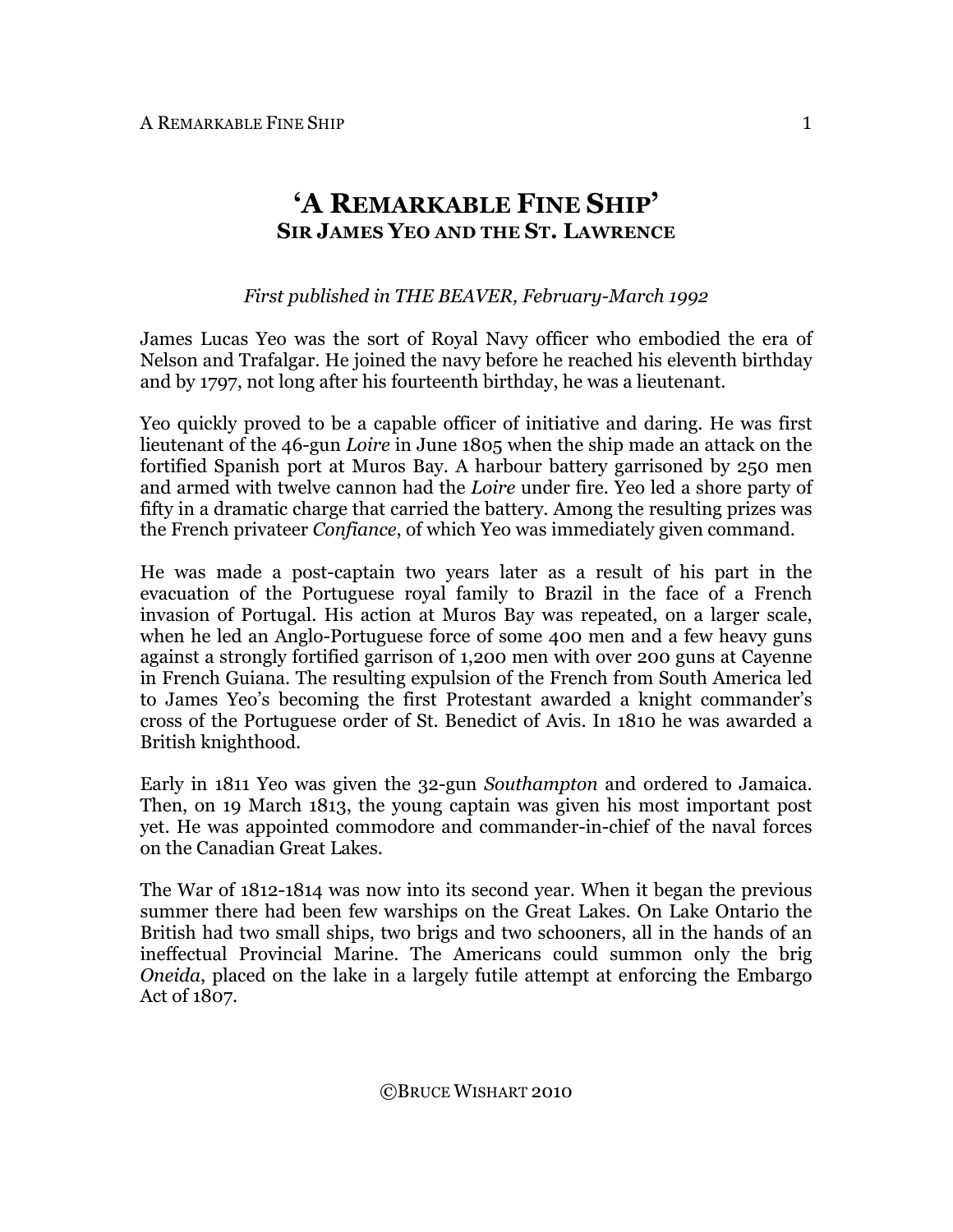In July 1812 Lieutenant Hugh Earle was easily repulsed in an attack on the American naval base at Sackets Harbor. The lakes were then quiet until October, when the American Government substantially reinforced Sackets Harbor. The new commander, Isaac Chauncey, quickly commandeered six commercial schooners and loaded them with cannon. Then, with the *Oneida* flying his broad pennant, he led his tiny squadron out of Sackets for an indecisive attack on the British base at Kingston.

At the close of navigation that fall Chauncey and his Provincial Marine rivals began building up their fleets. The 1813 season opened with an attack on York by the American squadron. The retreating British destroyed one almost-completed warship on the stocks. Another, the *Wolfe*, was launched at Kingston at the beginning of May. Sir James Yeo, who arrived at Kingston the same day, immediately raised his broad pennant from her.

With Yeo's arrival Kingston became the only freshwater dockyard in the history of the Royal Navy. The harbour did, however, have long naval associations. Commercial vessels had been built at Cataraqui since the early days of the French regime, and naval vessels had been on the lake since the mid-eighteenth century. Even the "arms race" now conducted by Yeo and Chauncey might have had its roots as deep as the French-British contest in 1741.

Yeo took up his task with zeal. Within a month he attacked Chauncey's base at Sackets Harbor. The Americans launched the *General Pike* as Yeo roamed the lake in June, and in early August the two squadrons met at Niagara, where Yeo captured two American schooners and saw two more sunk. For a month a month that saw the British tragedy on Lake Erie—the two small fleets chased each other around Lake Ontario, jockeying for favourable conditions and positions. There were inconclusive clashes on 11 and 28 September. Then, in October, both commanders retired to their respective bases for the close of navigation.

Now the "Shipbuilder's War" assumed new proportions. There was no question of the importance of Lake Ontario; even the Duke of Wellington insisted that naval superiority on the lakes was the key to the defence of Canada. With Erie fallen, and the land routes to the Niagara frontier largely impassable, Lake Ontario was vital as a supply route to the North American interior. Success or failure in this theatre of operations hinged on who could have the strongest squadron with the opening of navigation in the spring of 1814. A single ship could represent a substantial part of one side's total strength; and, as in chess, the game was "lost if the enemy achieved by any means a superiority of a single piece."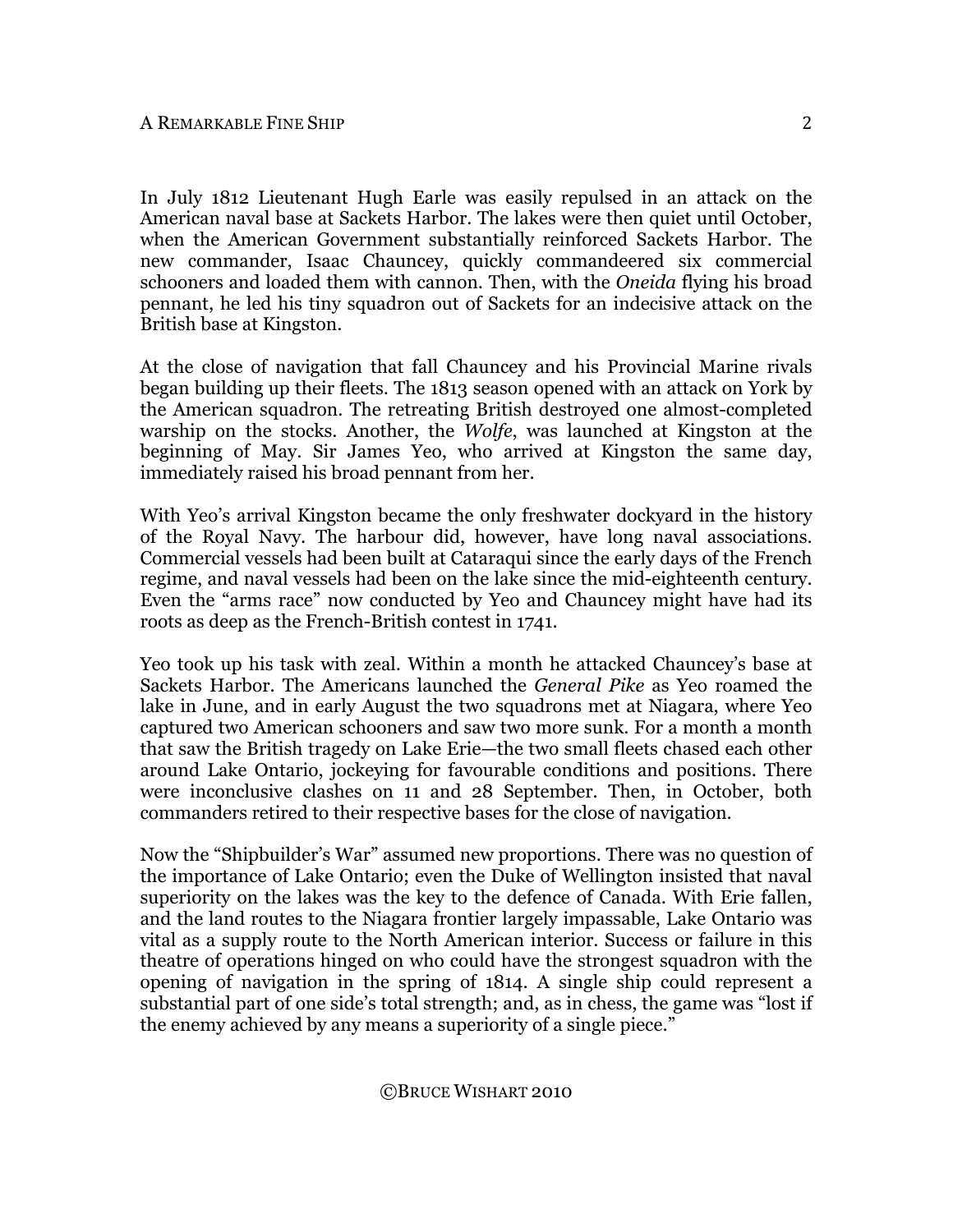Yeo's adversary was Commodore Isaac Chauncey, one of the stars of the young American Navy. Born four years before the revolution, Chauncey was forty-one years old in 1813. By nineteen he had commanded the commercial ship *Jenny*, and in 1799 he was appointed first lieutenant of the naval frigate *President*. For several years he saw steady action, successively commanding the *Chesapeake*, *New York*, and *John Adams*. He was aboard the flagship Constitution in the attack on Tripoli. In 1806 he was a captain, the highest statutory rank in the U.S. Navy. The opening of the War of 1812 saw him commanding the New York navy-yard.

These two veteran commanders, Yeo and Chauncey, were well aware of the importance of their task. Yeo had two frigates building at Kingston even before the close of navigation. And these were no lake schooners. At 60 and 44 guns respectively, they were full-size warships, comparable in every way to the ocean-going ships of the Royal Navy.

Yeo was at a disadvantage. Chauncey had relatively easy supply routes and communication; and, because of the number of American ships tied up by the Royal Navy blockade of the East Coast, far better resources all around. For Yeo, the expense of hauling ordnance up the St. Lawrence was exorbitant. The British Commodore felt a chronic shortage of seamen, ship-wrights, and dockyard workmen. Ship timber could no longer be easily procured, as the north shore had been stripped for export before the war began. In addition, the winter of 1813-14 was unusually mild, which further impeded land transportation.

Even so, Yeo made good progress by building the two frigates and converting his two captured schooners to brigs. At Sackets, Chauncey struggled to finish two brigs, two frigates, and the re-rigging of one schooner as a brig.

Seeing that he needed more strength still, Yeo determined to build another ship. Sir Gordon Drummond, President and Administrator of Upper Canada, approved of the plan, and Captain Richard O'Conor of the Kingston dockyard thought that "with exertion a small class frigate may be constructed by July ensuing." A call went out for more timber and supplies.

But by the beginning of February Yeo had reliable intelligence that the Americans were building three new ships—one 154 feet long, a brig and a large schooner and had seventeen sail already afloat. He wrote to Sir George Prevost, governor-in-chief and commander of the British forces in North America, proposing to build a frigate 150 feet long on the gun deck and 44 feet in extreme breadth, which he thought "may be ready by July." Yeo and Prevost shared the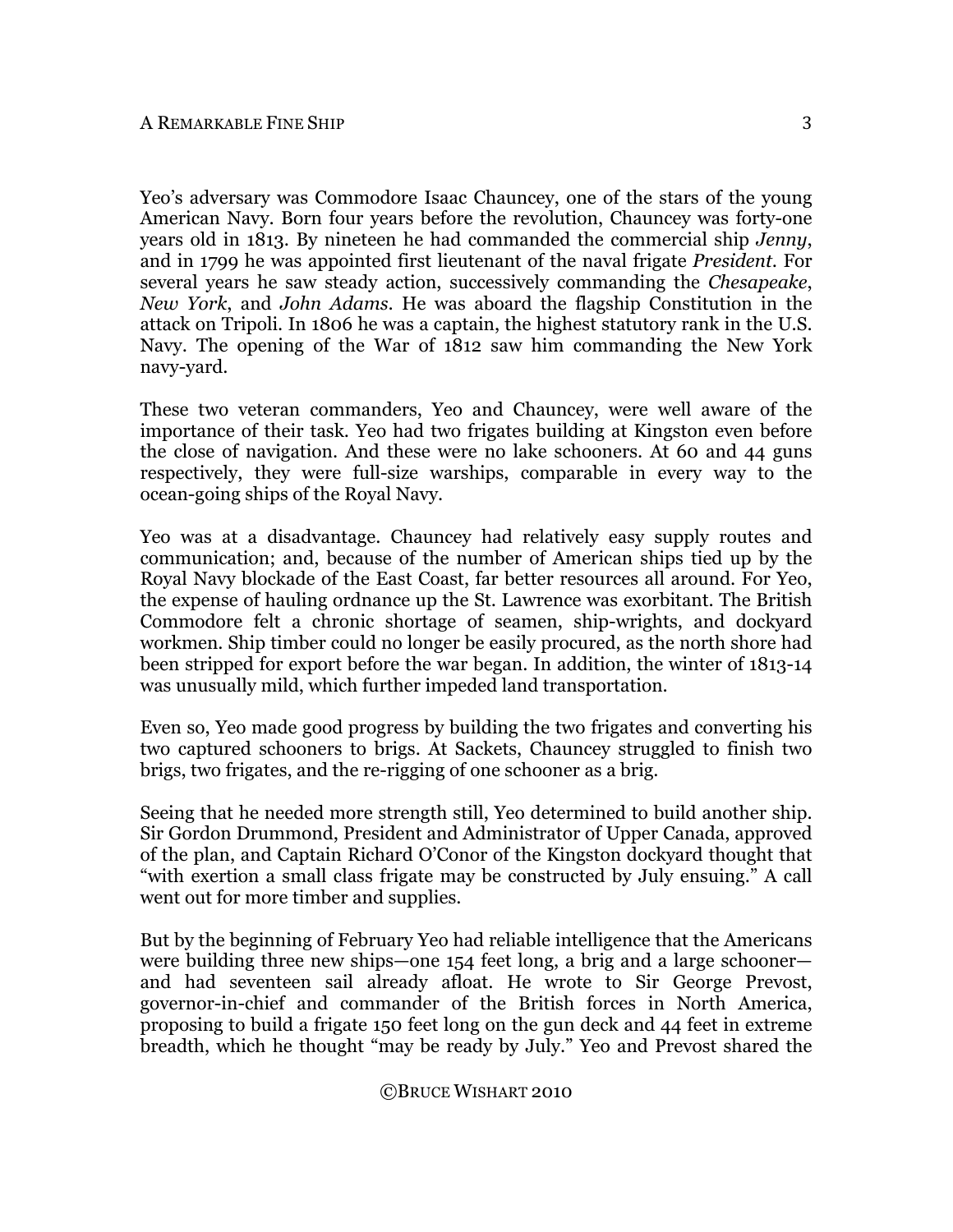opinion that the 1814 campaign depended upon the number of vessels they could build that winter. Authorized to begin construction, the Commodore immediately called for still more men and supplies, though his demands were already being felt by Admiral Griffith on the Halifax Station.

On March 24, to his absolute horror, Commodore Isaac Chauncey learned that Sir James Yeo had laid the keel of a three-decked ship designed to carry 100 guns—a full-scale ship-of-the-line. The escalating arms race on Lake Ontario seemed to have gotten very much out of hand.

By mid-April, however, Yeo and Prevost received the unsettling news that, instead of authorizing the construction of more ships at Kingston, the British Admiralty had decided to send out what we would now call "prefab" ships. Two 32-gun frigates, dismantled, were already on their way. Yeo was not unduly alarmed, for his new ship was already begun, and must of course be completed. As he told Prevost, "the strength of the third ship, now building, is such as to give us a reasonable hope that [the new frigate] being sent up is unnecessary."

On 14 April Yeo launched the frigates he had begun in the fall. Although Chauncey had launched two brigs in early April, the American Commodore felt unequal to Yeo's squadron and thus stayed in Sackets when Yeo attacked Oswego at the beginning of May. After seizing considerable stores there, Yeo blockaded Chauncey at Sackets until Chauncey's next ship was ready. Then Yeo returned to Kingston. As he wrote to Sir Gordon Drummond, their "large ship" would soon be ready—"what object have we for risking an action with our present force when we will so soon have the superiority?" Besides, as all of the participants were soon aware, Napoleon had abdicated in April, and the Canadas would no longer be the Empire's "second best." Instead of risking conflict with a slightly stronger American squadron, better to stay, as Prevost put it, "cautiously on the defensive… until the moment arrives, when by the addition of the large Ship now on the Stocks, you may bring the naval contest on this Lake fairly to an issue." So, by the beginning of July, Yeo was being blockaded in his turn at Kingston as he awaited the completion of his big ship.

This leviathan was, however, posing considerable problems. Although he was receiving continual reinforcements, Yeo was critically short of seamen. He estimated on 5 June that he would need 640 men to operate the new ship. He plagued Griffith at Halifax, who, though able to provide some assistance, commented brusquely that since Yeo had no doubt told the Admiralty about his new ship, the Admiralty would no doubt supply a crew. Yeo was unconvinced. In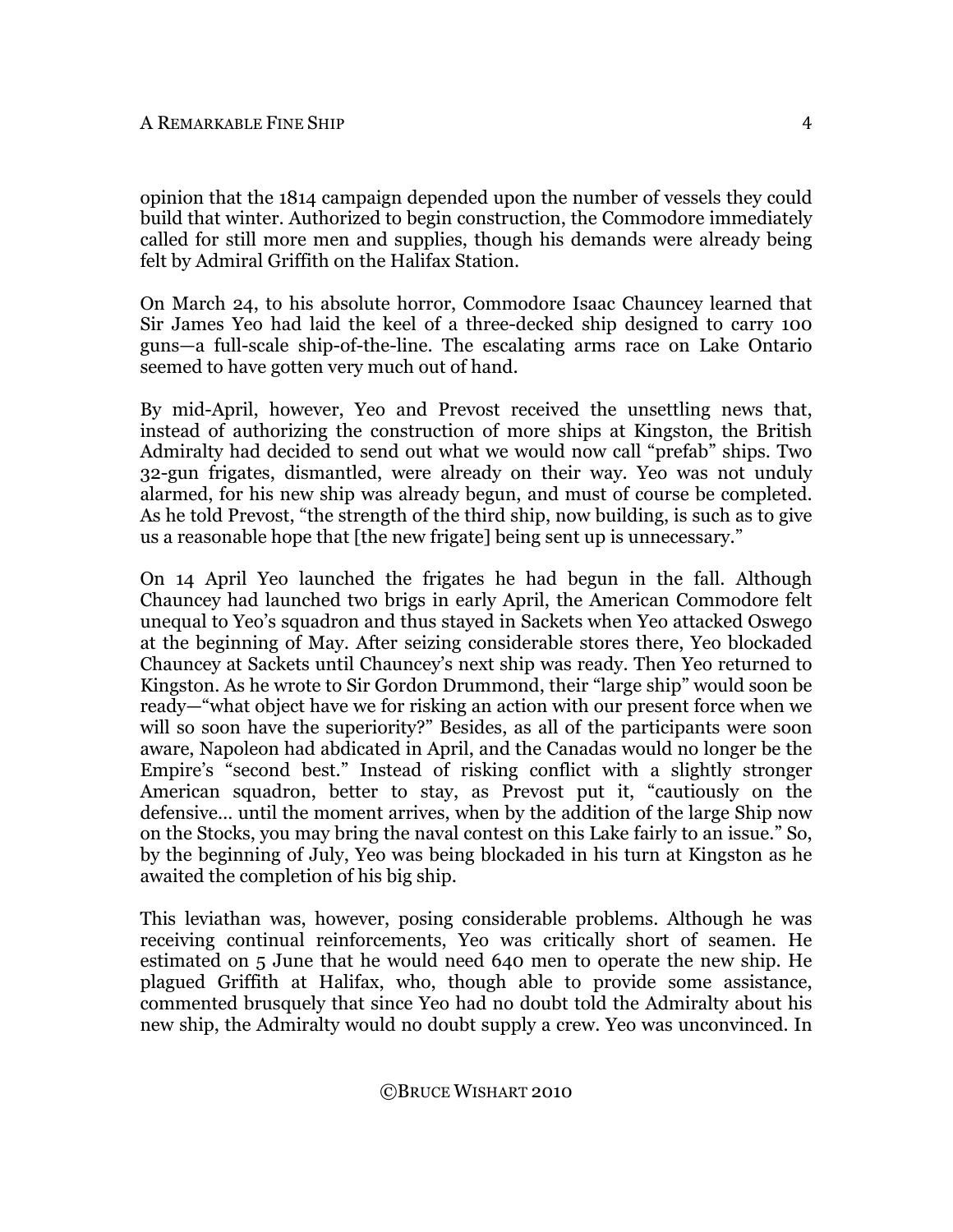addition, he was still desperate for timber as well as skilled and unskilled workmen.

On 22 July Yeo placed the revised dimensions of his new ship before Prevost: "In consequence of the Enemy having Built a Ship at Sackets Harbour, carrying long 24 Pounder Guns, and laid down the Keel, of a Brig 80 feet in length, I have the Honour to propose to your Excellency of Building a Ship agreeably to the enclosed Dimensions ... Length on the Gun Deck—160 feet; Tread of the Keel on the Ground—148 feet; Beam Moulded—42 feet; Depth under the Gun Deck on the Limber Strakes—13 feet; Draught of Water with Stores on board—14 feet."

That was a far cry from the "small class frigate" O'Conor had mentioned in February!

But if the new ship promised to be the saviour of Upper Canada, it was now taking its toll. It swallowed up most of the supplies coming over the laborious St. Lawrence route. It absorbed the energies of Yeo and his Royal Navy dockyard, and precluded any hope of the British squadron taking the lake.

Sir Gordon Drummond commanded the forces on the Niagara frontier. On 5 July the Battle of Chippawa took place. On the 25th at Lundy's Lane there occurred as horrible a bloodbath as any in the annals of warfare. Even without these, the drains on Drummond's resources, just maintaining his Right Division, were exhausting. After all, his principal supply route was Lake Ontario, and it currently belonged to Chauncey. As early as April, Drummond had been "apprehensive" about his army's supplies. His concern grew through July, though it somewhat relieved when Yeo sent two brigs to run the American blockade, and by August he was desperate: "All, therefore, that can be done by your forces is to hasten the equipment of the new ship, and, the moment the squadron can sail, to push up to this point with every article of provisions and stores which the Department of the Army at Kingston may apply to you to receive."

Commodore Chauncey, meanwhile, was also at odds with his army. After long delays in leaving Sackets after Yeo abandoned the blockade, Chauncey managed to offer a little help in supplying the American Army; though all the while keeping a nervous eye on Kingston lest Yeo dash across and take Sackets. His caution drew the criticism of the army commanders.

So, for the duration of the summer, there was little naval action. Chauncey managed to cow the crew of the British *Magnet* into firing their own ship, and in a brilliant small boat action on Lake Erie, Captain Dobbs of the Royal Navy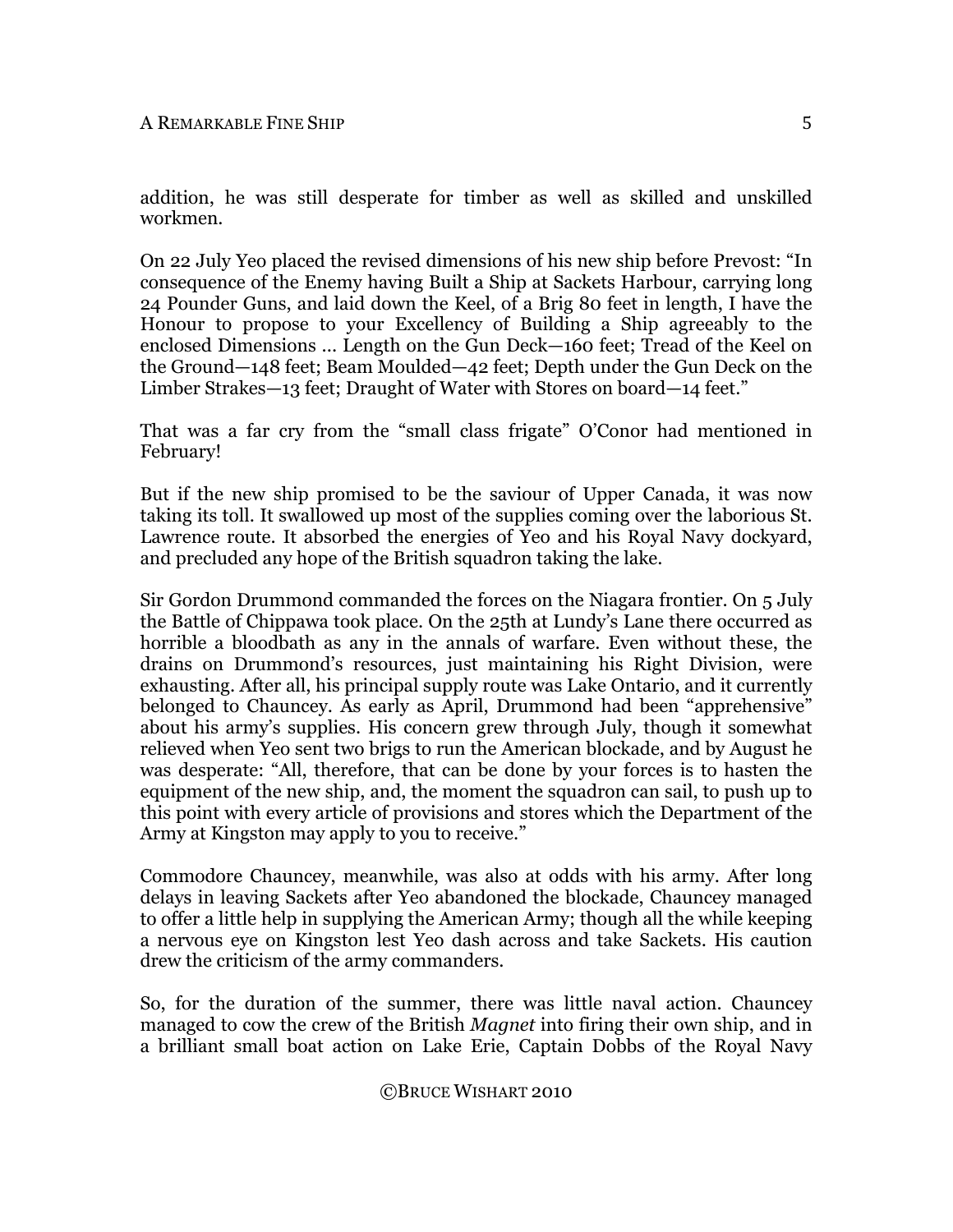captured two American schooners. Otherwise, though, the entire conflict was focused on the ship-building at Kingston.

The warship was taking shape now. Instead of following the accepted Royal Navy practice of building the hull with raised fore and after decks, Yeo settled on a flat deck, level from bow to stern. This was apparently a Dutch custom, stronger, and allowing for more stern guns, which Yeo may have seen at Copenhagen in 1801. That he was able to recognize its advantages and break away from Royal Navy convention to incorporate it in his new ship speaks volumes for his originality and initiative.

The new ship was to have been completed by July. This was of course advanced when its size was enlarged. In June Chauncey reported: "This ship is progressing rapidly and the enemy calculates to launch her the first of August and fit her out immediately. My own impression is, however, that she cannot be got ready for service before October."

The first of August came and went, leaving both sides in suspense. The entire campaign hinged on this one ship. As the British Commissary-General, W.H. Robinson, succinctly put it, the new ship "will acquire naval superiority on Lake Ontario. If not the Right Division on Niagara cannot be supported." Conversely, the American General George McClure maintained that "should Chauncey continue to ride triumphant on the lake we would have but little fear on our frontier."

But when would the ship be ready? At the end of August Prevost wrote to Lord Bathurst that "the vacillatory communications I have received from Sir James Yeo put it out of my power to state to Your Lordship exactly when the first-rate ship building at Kingston will be launched," but he did not feel that it would be before mid-September. "In consequence all hopes of seeing our squadron on Lake Ontario before the first week in October have vanished." On 3 September O'Conor wrote that the ship "will be launched on the 8th inst. if nothing unfavorable occurs to prevent it."

Meanwhile Chauncey hovered outside the harbour, anxious for the slightest news. Major-General Brown, commanding the American Army, railed at him for not supporting the army while he had command of the lake. The British Right Division spirited in supplies on a brig and two schooners working at the head of the lake while Chauncey clung to Kingston. Both sides were licking their wounds from Lundy's Lane. There had been British reverses at Fort Erie. Washington had been sacked, but there was a humiliating defeat at Plattsburg on Lake Champlain,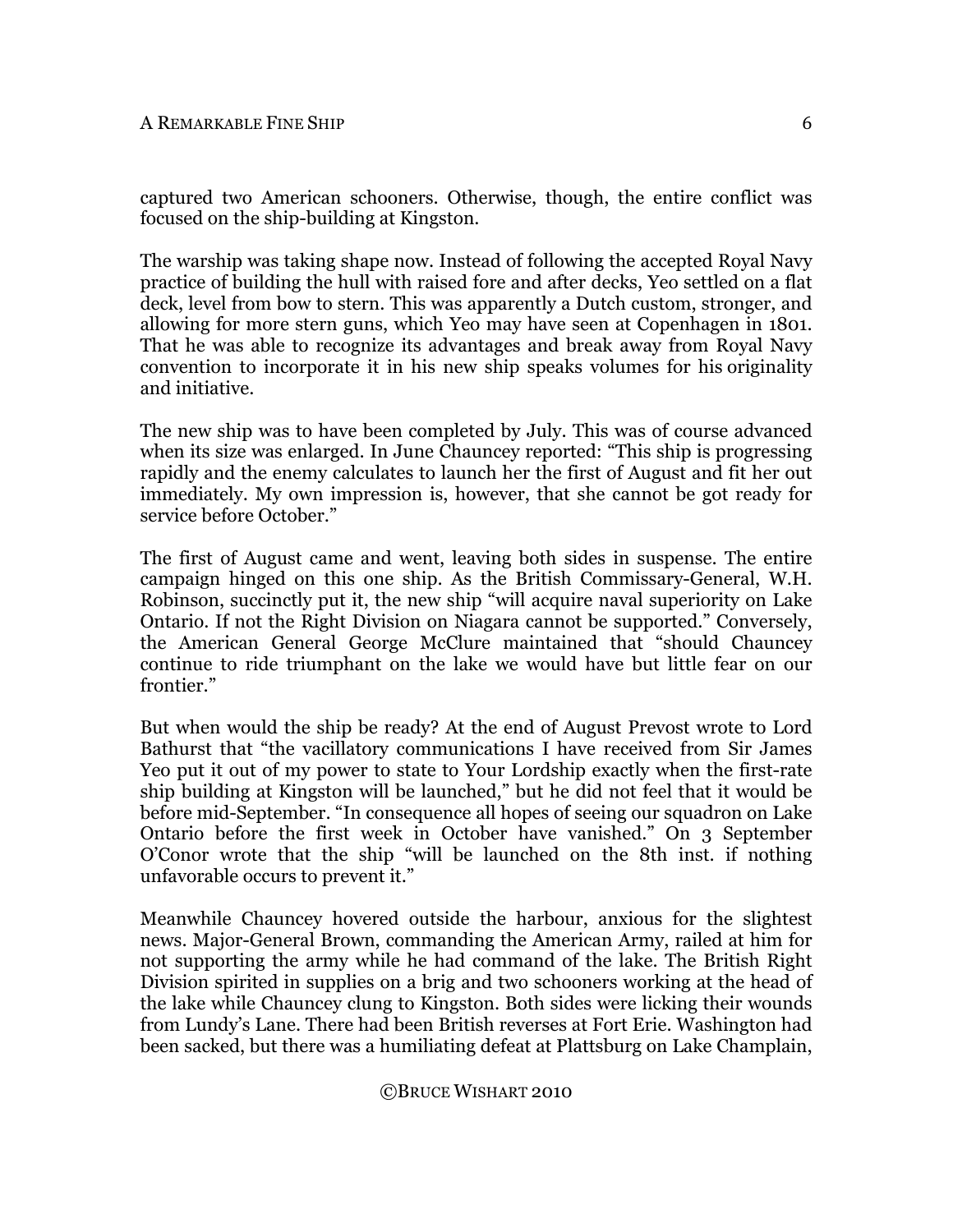where the ineffectual Prevost and his army had watched in horror as a small, redoubtable Royal Navy squadron was pounded to pieces.

Into this charged atmosphere, on 10 September, came H.M.S. *St. Lawrence*. Cannons roared in salute from the batteries of Point Frederick, as if ensuring the attention of the agitated American Commodore. Squealing and complaining, the massive hulk slid down the ways and stern first into Navy Bay. Her hull, uncharacteristically, was the muddy green colour of paint stocks requisitioned from a local yard. Her topsides were shining black with yellow ochre bands. There were flagpoles where the masts would soon be stepped, flags flying from each one. The Union Jack fluttered in the bows, and the red ensign at the stern.

She was, of course, a long way from being ready for battle. She had no masts, sails, rigging or guns, and she lacked literally hundreds of fittings, but her very appearance was enough to further unsettle Chauncey. "She had been only four months on the Stocks," Yeo crowed, "and is a remarkable fine ship."

In fact, the *St. Lawrence* was one of the world's largest warships; larger even than Nelson's *Victory*. She had grown to a full length of 194 feet, and 52 feet at the beam. Her armament came to 112 guns: 27 long 32-pounders, 41 long 24-pounders, three 68-pounder carronades, and 41 snub-nosed 32-pounder carronades. She needed 837 officers and seamen to man her. This, truly, was a mighty fighting ship.

Enough to worry Chauncey. He grudgingly transported General Izard and his army from Sackets to the Genesee River, then dashed back to Kingston, anxious of what Yeo might do if let out of his sight. Yeo armed the ship with growing confidence, speculating to Prevost—hoping, but surely not believing, that Chauncey would stay on the lake and engage him.

At Niagara, Drummond was desperate for relief. Major General Kempt at Kingston, however, reported on 20 September that *St. Lawrence* would not be ready for service before 7 October, and thus could hardly reach the Right Division until the 20th. Drummond was stunned. He had assumed that the fleet would immediately rush to his relief, and expected a strong American attack at any moment.

Far from planning a major offensive on the Niagara frontier, however, the American forces were anxiously eyeing Chauncey. The American Commodore, it seemed, could at any moment turn and flee for Sackets, abandoning all but his dockyard and precious ships. So far, the blockade was still effectual; on 28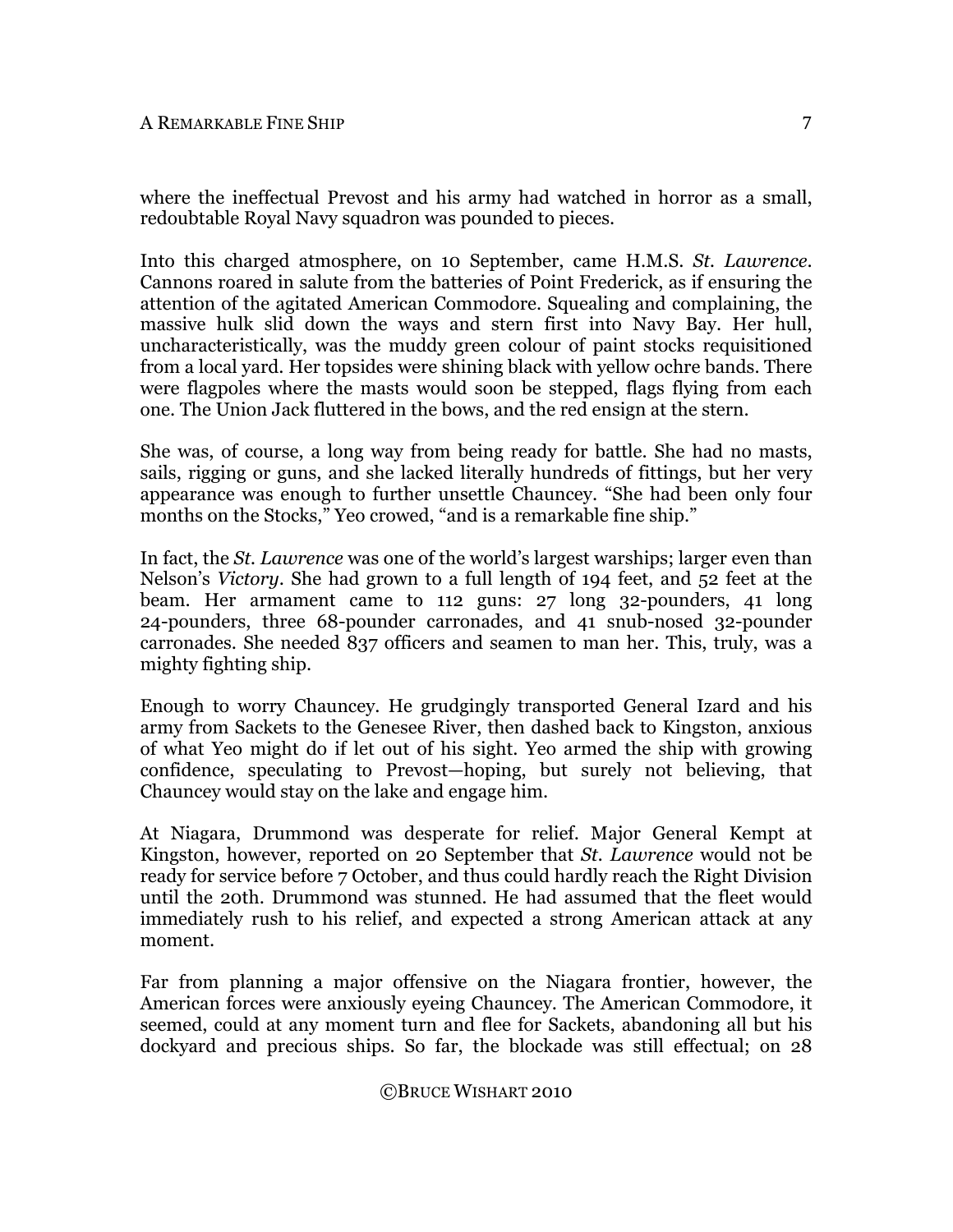September he prevented two British ships from running the blockade with supplies for Drummond, but it was a near thing. When he saw the two ships coming out of the harbour on a fair wind, Chauncey panicked and struggled to make sail and flee (which was evidently Yeo's intention). It was only when the British hove to at Chauncey's appearance that the American Commodore realized that Yeo was not bringing out his battleship. Chauncey sent *Lady of the Lake* in close to the harbour to watch Yeo's squadron and signal any movements. On 29 September her commander reported that *St. Lawrence* was hauled out in the stream and completely rigged, but her sails were not yet bent.

On 5 October Prevost learned that *St. Lawrence* would certainly be ready by the 15th, and decided to proceed to Kingston to supervise the remainder of the 1814 campaign. Chauncey was gone before the governor's arrival. On 5 October the *Sylph* crept in and saw "the enemy's large ship with sails bent, topgallant yards across and to all appearance perfectly ready for sea." The following day the American Commodore turned sail and fled, fully convinced that Yeo would fall upon Sackets Harbor within ten days. "This defeats all the objects of operations by land in this quarter," Izard moaned. Chauncey and the commandant of the garrison at Sackets called in the militia, which, with the troops that Izard had left for their protection, gave them a force of six thousand of all ranks and arms.

Drummond was becoming daily more frantic. On the 10th he wrote that he expected an attack, with the Americans using their Lake Erie squadron for troop transport. Yeo, amazingly, still professed to believe that Chauncey might pounce on his squadron were it fully burdened with supplies for the Right Division. A reconnaissance of Sackets had indicated that Chauncey was firmly ensconced under the guns of the batteries there, but a new problem had arisen. Already, with an incomplete load, *St. Lawrence* drew twenty-one feet of water. Loaded to her limit, she would be lowered two feet more and unable to use the harbours of Lake Ontario. Yeo therefore refused to take on any more supplies. Hearing this news, Drummond retorted angrily that should "the requisite supply of provisions and stores not come up in the squadron, and should any disaster happen to this division, (in consequence) and, above all, should Commodore Chauncey, (as is probable) decline an action, His Majesty's naval commander will, in my opinion, have much to answer for."

Finally, on 14 October, Yeo's squadron stood away from Kingston. Captain Frederick Hickey, who had arrived in June with reinforcements of seamen and dockyard workers, was in command; but the *St. Lawrence* flew Yeo's broad pennant, and the Commodore was aboard. Amazingly, Yeo still claimed to be uncertain of whether or not Chauncey would engage him.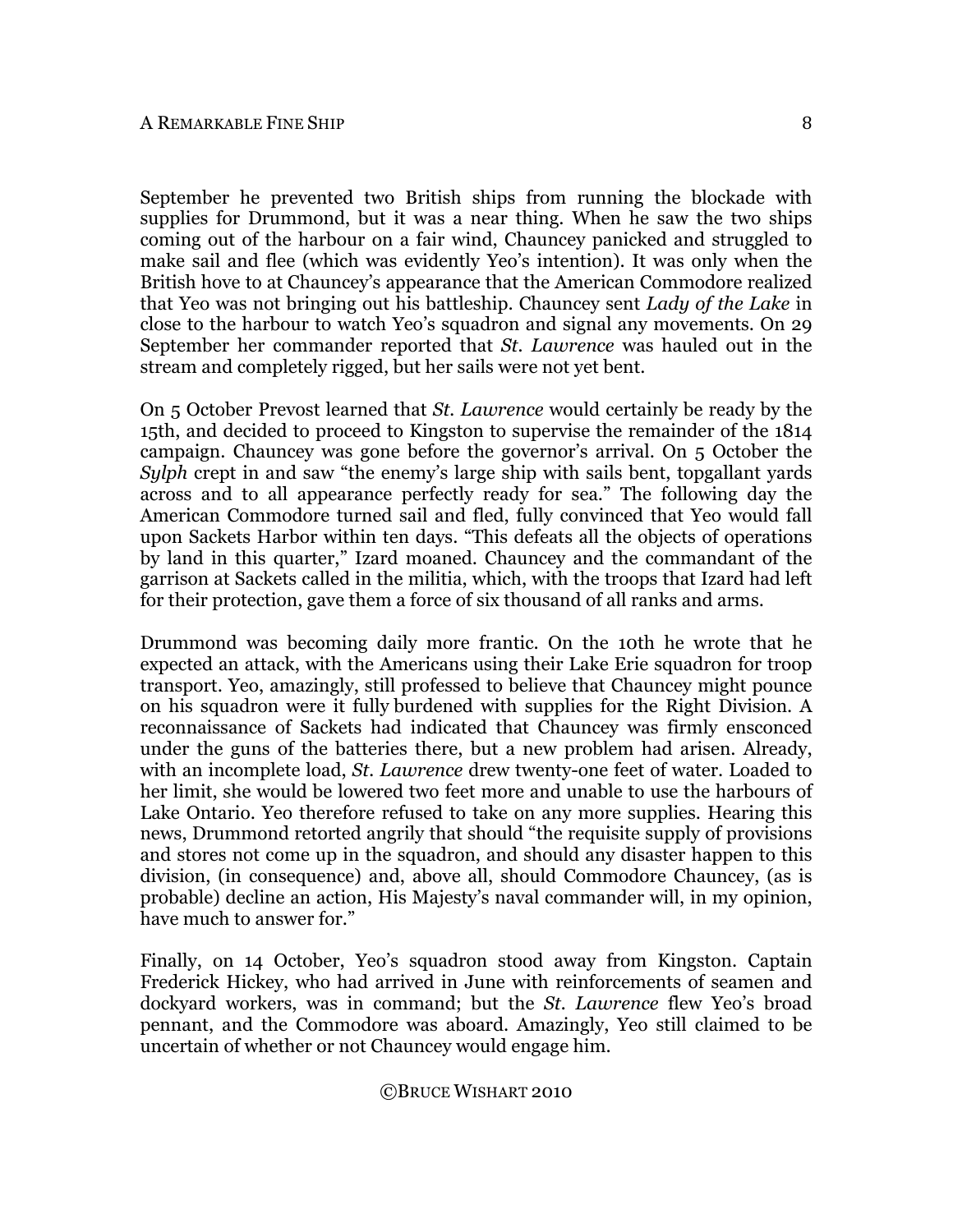The squadron set out for Niagara with a large consignment of supplies (including 4,000 loaves of bread aboard the *St. Lawrence*). Yeo assured Prevost "that he would return as soon as possible with as many of the sick and disabled of the Right Division as were in a situation to be removed, and convey another and much more ample supply of provisions, stores, and men, previous to the closing of navigation."

The *St. Lawrence* performed well, even though she had to beat her way to the head of the lake against strong headwinds. Lightning shattered her main topgallant mast, but Yeo was undaunted. "I believe the *St. Lawrence* has completely gained the Naval ascendency on this Lake," he gloated, "and I am happy to say, she sails very superior to anything on it." One sight was enough for the American army. Presumably sighting Yeo's squadron off the Genesee, Brown ordered a full retreat. By 5 November, they were gone from Upper Canada, mining Fort Erie as they went.

Chauncey had not entirely given up, however. Late in April Yeo had made an unsuccessful bid to mine the ships in Sackets by sending in a small boat force under the cover of darkness. This seems to have given Chauncey the idea for a similar action. After his fleet had returned to Sackets, he sent a Midshipman McGowan on an attempt to slip a small boat into Navy Bay to mine the *St. Lawrence*. The assault was uncovered by two British boats, but McGowan captured them and proceeded with his plan - only to discover that *St. Lawrence* had already sailed for Niagara.

Yeo, meanwhile, arrived off Niagara on 18 October though rough weather prevented his landing troops or supplies for three days. Drummond, still fearing imminent attack, requested the loan of some of Yeo's marines for his immediate defensive needs; Yeo, apparently still apprehensive of Chauncey, refused. On 22 October he sailed with wounded of the Right Division, and on the 24th anchored off Kingston.

He was met by a boat carrying Prevost's Adjutant General, with an urgent request for Yeo to immediately carry some 1,600 troops with ordnance to Drummond's relief. Yeo replied that he could take no more than 1,000 men, though he eventually carried more than 1,200, with a good supply of stores and ordnance, when he sailed on 30 October. Arriving off Niagara on 2 November, he hastily disembarked the troops, then sailed for York, presumably to transfer the ordnance to lighter vessels for easier landing.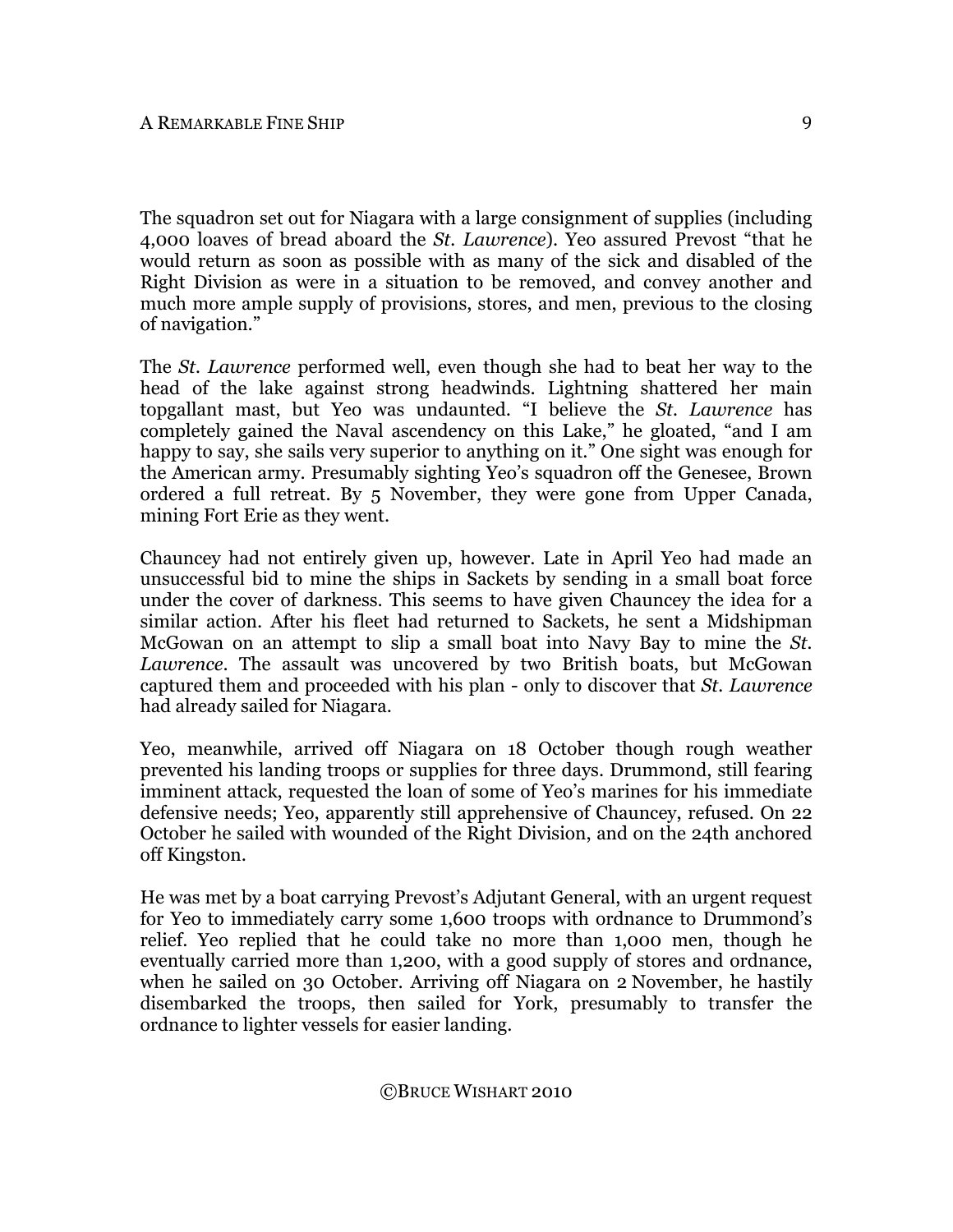Drummond, who had hastened to Niagara to meet Yeo and to suggest a combined attack on the right bank of the river, was perplexed by Yeo's disappearance, and immediately set out for Niagara. Yeo refused to co-operate in the assault, but before this went any further, intelligence reported a very large force assembled at Sackets. This was of course the force assembled to repulse any attack by Yeo, but, to the agitated army planners, an "important offensive" seemed to be contemplated. Yeo and Drummond sailed immediately, and anchored off Kingston on 10 November, finding, of course, that the rumour was groundless.

Drummond was anxious to immediately take the fleet back to Niagara, particularly after learning that an American force had broken through and destroyed many of the resources he had depended on to sustain his army over the winter. Yeo, however, consulting his pilots, felt it too close to the end of navigation to risk taking his ships back out on to the lake. There was far too much resting on these irreplaceable warships to have them wrecked on the lee shore of Lake Ontario! The squadron was, accordingly, laid up for the winter.

One of the pilots, John Richardson, later commented on the flotilla of warships that had accompanied *St. Lawrence*, saying that "war had now been so long carried out in the country as a matter of course, and on so extensive a scale of preparation, that these latter were scarcely regarded as anything extraordinary, even on the small and inland fresh water sea of Lake Ontario."

In fact, the "scale of preparation" was still escalating. One of the two frigates sent from England was assembled as the *Psyche* and launched on Christmas Day. By that time Chauncey had received clearance from the Secretary of the Navy to build two ships-of-the-line at Sackets. Yeo soon learned of this, and laid the keels for two more 120-gun battleships, to be called *Wolfe* and *Canada*. As one contemporary British historian caustically remarked, it was fortunate that "before the lakes were open in the ensuing spring, peace came, otherwise, there is no saying whether the building mania would not have continued, while room remained on the lake for working the ships."

Prevost was officially informed of the Treaty of Ghent, which ended the war, on 1 March. An elegant ball was held aboard *St. Lawrence* on 4 March. On 11 April at Kingston, the Royal Navy entertained Chauncey aboard the warship, honouring him with a 13-gun salute. Yeo stopped at Sackets on his way back to England, commenting in admiration: "Such are their facilities that . . . they are more than half finished two ships of 120 guns each in thirty days."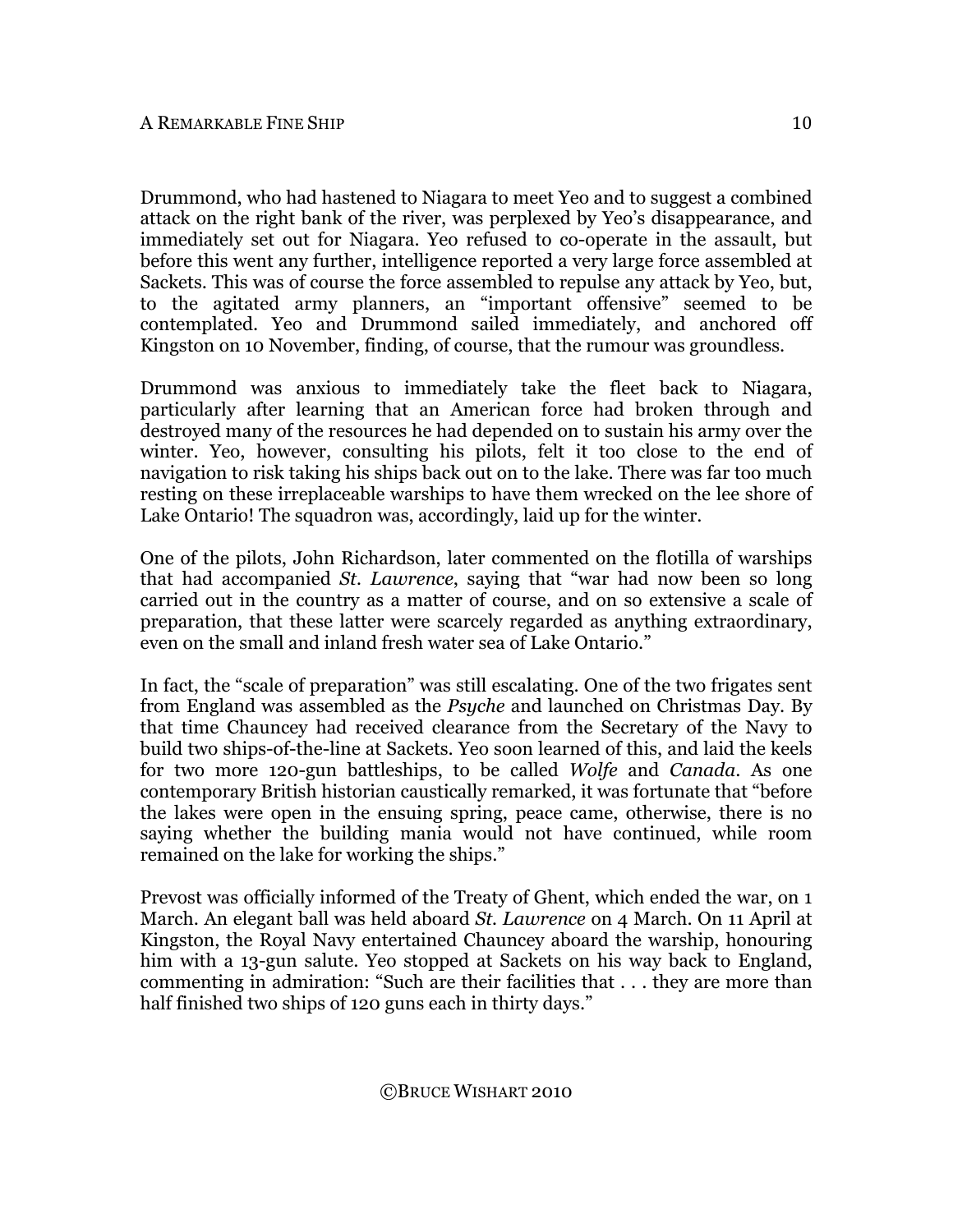On 30 May, Yeo made his final assessment of his late position: "The preservation of Canada by means of a naval force on the lakes will, in my opinion, be an endless, if not futile undertaking." Any British successes were to a large part due to the "stupidity" of the Americans, an error Yeo did not think would be repeated.

Six days after he made this report Yeo was made commander-in-chief on the west coast of Africa, with a special responsibility for the anti-slavery patrol, and was to hoist his broad pennant over the *Inconstant*. He died from fever on board the *Semiramis* in 1817.

Chauncey went on to further conspicuous service of his country. If he was disappointed that he had been unable to take out his new battleship, *New Orleans*, it was not for long. In the summer of 1815 he was given *Washington*, one of the first ships of the line in the U.S. Navy, and commanded the Mediterranean squadron in 1816-18. Before his death in 1840 he was alternately a member of the Board of Navy Commissioners, and again commandant of the New York navy-yard.

Their lake warships were laid up in ordinary, made obsolete by the Rush-Bagot Agreement. The American vessels fell to pieces at Sackets Harbor. At Kingston, at least some attempt was made to hold the British vessels in reserve. In 1818 Robert Barrie, who had begun his Royal Navy career as a midshipman under George Vancouver, took charge of the dockyard. The ships were housed over, and their gear put into a warehouse ashore; one 1826 traveller commented that the yard was so well ordered that the squadron could put to sea in a month. But they slowly rotted away, due to neglect and to the haste with which they had been built.

Finally, in economic reforms following a Whig victory in the English Parliament in 1830, Barrie was ordered to dispose of the four largest vessels. They were auctioned in January, 1832, with due sentimental notice from the local press. The standing and running rigging brought £1,400, but only one ship was sold. Robert Drummond, a Kingston shipowner, contractor and brewer, bid £25 for the hulk of the mighty *St. Lawrence*.

 The new owner of "this cidevant pride of the Canadian lakes ... dismantled her to the edge of the water, leaving her prodigious hulk the only remnant of her former majesty so firmly bedded in the bottom of the waters, as to render every prospect of its removal hopeless and impracticable." Drummond's contract, however, made it clear that he was responsible for its complete removal, so he was obliged to make another attempt early the following winter. Having just obtained the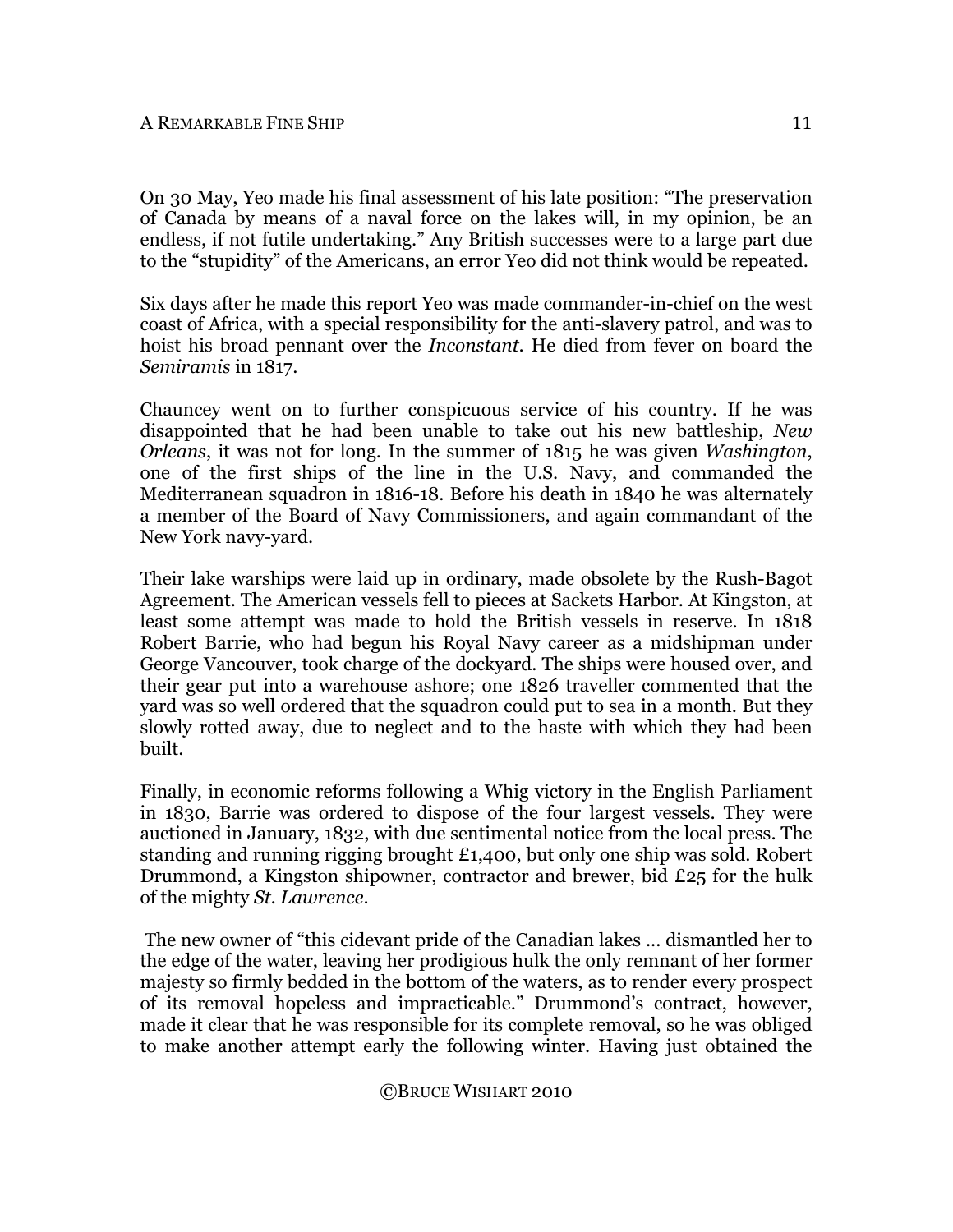*Rideau*, one of the dozen or so steamers on the lake, he attached her machinery to pumps. After an eventful four days' labour, closely assisted by Barrie and his officers, he was able to float the aged hull.

Drummond hoped to use "this immense uncouth Ark" as a wharf for his brewery. The *Rideau* accordingly hooked onto the hulk and towed it around Point Frederick. But she grounded some two hundred feet away from her destination, as if unable to face this final indignity. Drummond gave up in disgust. Two nights later, however, a heavy gale sprang up and miraculously placed the hulk in exactly the right position.

There she became a cordwood dock, storing fuel for Drummond's steamers. A wharf was extended out to her and holes were pierced in her sides so that sleighloads of wood could be hauled directly aboard. Finally, weakened by misuse and decay, smashed by gales off the lake, the great *St. Lawrence* disappeared beneath the waves.

She was not lost for long. During the early years of the twentieth century newspaperman C.H.J. Snider was collecting stories about her career, and as early as 1916 he grappled some white oak from the wreck. When the water level dropped in the early 1930s he was able to wade out to her. "An extent of a hundred feet of the wreckage was exposed to the eye," he wrote. "One end disappeared into a reef of broken limestone which had been thrown over it by the waves and more broken stone and waterlogged debris filled the visible part of the remains, vanishing in deeper water towards the west. I saw the upper face of the keelson, and great many straight timbers, floor-frames or lower futtocks apparently and a large quantity of planking and waling, for sides and ceiling and deck, all broken and in disorder."

Snider and his assistants salvaged timber, coins, tokens and metalwork from the wreck. Local craftsmen made souvenirs with recovered wood. A swivel gun, with mount still attached, had been salvaged in 1920, and one local resident had an axe which he claimed had been used at the ship's launching. The bell in Kingston's St. Andrew's Church was made with copper salvaged from the *St. Lawrence*. In 1938 Ronald Way, director of the recently-restored Fort Henry, sponsored dives on the wreck. Although higher water and construction obliterated part of the site in the 1940s, oak and teak were still being raised in the late 1950s—one Canadian historian is said to have a stool made with oak from the wreck.